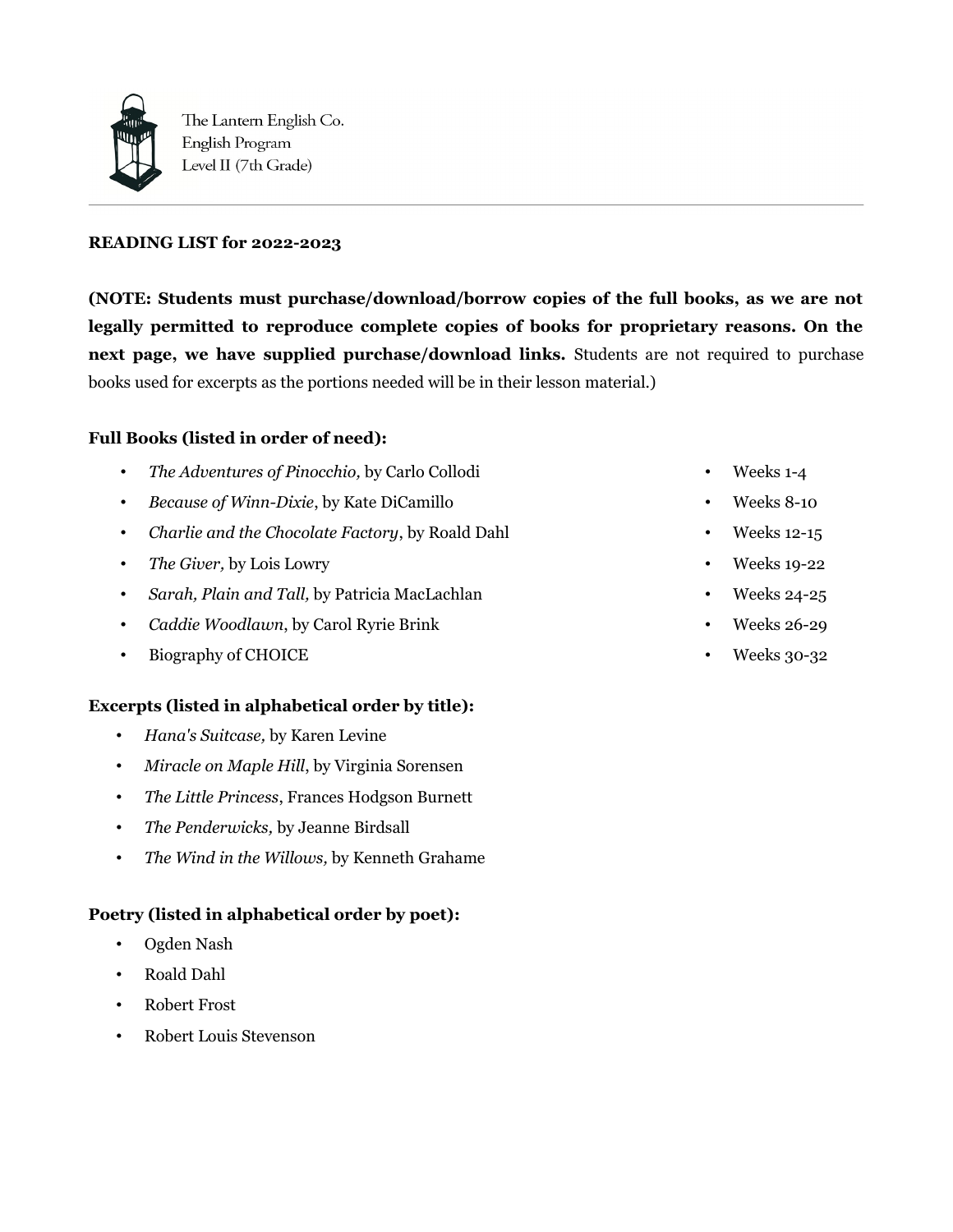

The Lantern English Co. English Program Level II (7th Grade)

# **PURCHASE/DOWNLOAD LINKS**

*(for guidance only; purchase from your favorite book shop!)*

- *The Adventures of Pinocchio***, by Carlo Collodi** 
	- AMAZON: [https://www.amazon.com/Pinocchio-Puffin-Classics-Carlo-](https://www.amazon.com/Pinocchio-Puffin-Classics-Carlo-Collodi/dp/014133164X/ref=pd_sbs_1/143-9899391-0831226?pd_rd_w=3CMSG&pf_rd_p=dfec2022-428d-4b18-a6d4-8f791333a139&pf_rd_r=85PN4J0AJQSG2QH5QCG0&pd_rd_r=9f2e0812-b3d2-4244-9aa1-67289cfe8f49&pd_rd_wg=uJ5hP&pd_rd_i=014133164X&psc=1)Collodi/dp/014133164X/ref=pd\_sbs\_1/143-9899391-0831226? pd\_rd\_w=3CMSG&pf\_rd\_p=dfec2022-428d-4b18-a6d4- [8f791333a139&pf\\_rd\\_r=85PN4J0AJQSG2QH5QCG0&pd\\_rd\\_r=9f2e0812-b3d2-4244-9aa1-](https://www.amazon.com/Pinocchio-Puffin-Classics-Carlo-Collodi/dp/014133164X/ref=pd_sbs_1/143-9899391-0831226?pd_rd_w=3CMSG&pf_rd_p=dfec2022-428d-4b18-a6d4-8f791333a139&pf_rd_r=85PN4J0AJQSG2QH5QCG0&pd_rd_r=9f2e0812-b3d2-4244-9aa1-67289cfe8f49&pd_rd_wg=uJ5hP&pd_rd_i=014133164X&psc=1)  $67289cfe8f49&ydrd$   $wg=uJ5hP&pdrd$   $r d$   $i=014133164X&pc=1$
	- FREE: <http://www.gutenberg.org/files/500/500-h/500-h.htm>
- *Because of Winn-Dixie***, by Kate DiCamillo** 
	- AMAZON: [https://www.amazon.com/Because-Winn-Dixie-](https://www.amazon.com/Because-Winn-Dixie-KateDiCamillo/dp/0763680869/ref=sr_1_1?s=books&ie=UTF8&qid=1462910502&sr=11&keywords=because+of+winn+dixie)[KateDiCamillo/dp/0763680869/ref=sr\\_1\\_1?](https://www.amazon.com/Because-Winn-Dixie-KateDiCamillo/dp/0763680869/ref=sr_1_1?s=books&ie=UTF8&qid=1462910502&sr=11&keywords=because+of+winn+dixie) [s=books&ie=UTF8&qid=1462910502&sr=11&keywords=because+of+winn+dixie](https://www.amazon.com/Because-Winn-Dixie-KateDiCamillo/dp/0763680869/ref=sr_1_1?s=books&ie=UTF8&qid=1462910502&sr=11&keywords=because+of+winn+dixie)
- *Charlie and the Chocolate Factory***, by Roald Dahl** 
	- AMAZON: [https://www.amazon.com/Charlie-Chocolate-Factory-Roald-](https://www.amazon.com/Charlie-Chocolate-Factory-Roald-Dahl/dp/0142410314/ref=sr_1_1?dchild=1&keywords=charlie+and+the+chocolate+factory+book&qid=1584149892&sr=8-1)[Dahl/dp/0142410314/ref=sr\\_1\\_1?](https://www.amazon.com/Charlie-Chocolate-Factory-Roald-Dahl/dp/0142410314/ref=sr_1_1?dchild=1&keywords=charlie+and+the+chocolate+factory+book&qid=1584149892&sr=8-1) [dchild=1&keywords=charlie+and+the+chocolate+factory+book&qid=1584149892&sr=8-1](https://www.amazon.com/Charlie-Chocolate-Factory-Roald-Dahl/dp/0142410314/ref=sr_1_1?dchild=1&keywords=charlie+and+the+chocolate+factory+book&qid=1584149892&sr=8-1)
- *The Giver* **by Lois Lowry**
	- AMAZON:<https://www.amazon.com/Giver-Quartet-Lois-Lowry/dp/0544336267>
	- FREE:

https://sawyerela.weebly.com/uploads/5/8/8/1/5881058/the\_giver\_giver\_quartet\_book\_-